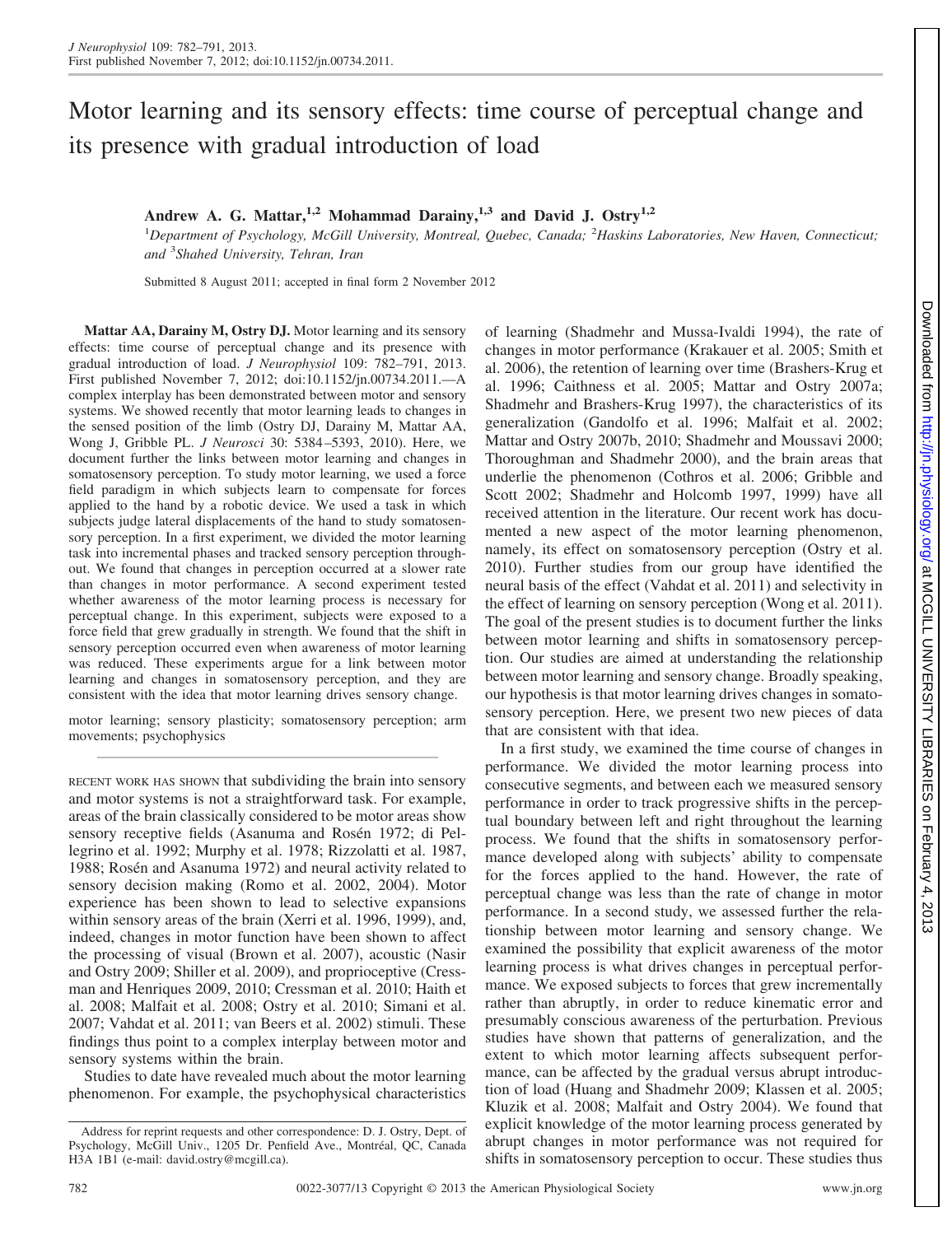provide two further pieces of evidence supporting the idea that motor learning leads to changes in somatosensory perception.

#### **MATERIALS AND METHODS**

*Participants.* Participants were recruited from the McGill University community to take part in an experimental protocol that was approved by the Research Ethics Board for the Faculty of Science. Subjects were naive to the hypotheses and to the robotic device (see below), and they were neurologically healthy and right-handed and had normal or corrected vision. Subjects provided informed consent prior to participation. In *experiment 1*, 14 subjects (13 men, 1 women) were tested. *Experiment 2* included 12 subjects (3 men, 9 women). The mean age of all subjects was  $21.9 \pm 4.6$  yr (range 18–36 yr).

*Experimental apparatus.* In a darkened room, subjects grasped the handle of a planar, two-joint robotic manipulandum (InMotion2, IMT, Cambridge, MA) and made pointing movements to visual targets (Fig. 1*A*). The robot was fitted with 16-bit optical encoders to sense its position (Gurley Precision Instruments, Troy, NY), and a 6-axis force-torque sensor (ATI Industrial Automation, Apex, NC) that encoded forces applied to the handle. Position and force data from the robot were sampled at 400 Hz. Subjects sat in a height-adjustable chair, to which they were strapped in order to restrict movement of the upper torso. The start position for all movements was along the body midline,  $\sim$  20 cm from the subject's chest. This corresponds to a shoulder angle of  $\sim 50^{\circ}$  relative to the frontal plane and an elbow angle of  $\sim$ 90 $^{\circ}$  relative to the upper arm. The target position was 20 cm outward from the start position. The arm was supported against gravity by an air-sled that allowed for frictionless horizontal movements. A semisilvered mirror reflected images of the start position, the target, and a cursor representing the hand's position from an LCD television (Sony, Tokyo, Japan) mounted 10 cm above the mirror. This led to the illusion that the visual stimuli were presented in the plane of the subject's movement. The start and target circles were 2 cm in diameter. The cursor was 1 cm in diameter. Prior to the experiment, each subject completed a calibration routine in which the hand was aligned with an array of visual points in order to determine the mapping between pixels on the screen and the position of the subject's hand.

*Experimental protocol.* Subjects were tested on two consecutive days. The first day served as a familiarization session in which

subjects gained experience with the two experimental tasks described here. Data from the first day were not analyzed. The second day served as the experimental session.

The first task involved movements to visual targets. The start position, target, and a cursor representing the position of the hand were visible throughout the movement. The subject held his/her hand in the start location for  $1,000 \pm 500$  ms. The start position then turned green, cuing the subject to begin a movement to the target located 20 cm away. The subject was asked to move straight to the target and to land accurately within its boundaries. Reaction time was not a factor in determining successful movements. Subjects were instructed to move at a desired velocity of 50 cm/s. Movements that fell  $\pm 7\%$  from the desired velocity were identified with color cues. These cues were provided to encourage consistent performance, but movements that fell outside these bounds were not eliminated from analysis. At the end of each movement, the robot returned the subject's hand to the start position.

In *experiment 1*, subjects made 350 movements in total, split into 8 separate blocks (see Fig. 2*A*, *bottom*). The blocks included 150, 5, 5, 10, 20, 35, 75, and 50 movements, respectively. In the first block, the robot did not apply forces to the subject's hand during movement. In the subsequent 6 blocks, which comprised 150 movements in total, the robot applied forces according to *Eq. 1* (see below). In the eighth and final block, the aftereffects of motor learning were assessed and the robot did not apply forces.

In *experiment 2*, subjects made 300 movements in total, split into 3 separate blocks (see Fig. 2*B*, *bottom*). The first block comprised 50 movements, and the robot did not apply forces to the hand. The second block contained 200 movements during which the robot again applied forces to the hand according to *Eq. 1* (see below). Over the first 150 movements, the strength of the lateral forces (*d* in *Eq. 1*) was increased linearly from 0 on the first trial to 18 Ns/m on the 150th trial. The strength of the force field remained at 18 Ns/m for *movements 151–200*. In the third block, subjects made 50 movements to test for aftereffects of learning and the robot applied no forces.

Between blocks of movements, subjects completed the second experimental task, which has been described in detail previously (Ostry et al. 2010). This task was aimed at determining the perceptual boundary between left and right. Subjects were presented with the start and target positions as before and were asked to move toward the



Fig. 1. Experimental apparatus and PEST procedure. *A*: subjects held the handle of a 2-joint planar robotic arm to make movements toward visual targets. Targets were presented on a television screen (not shown) mounted above a horizontal mirror. This arrangement led to the illusion that the targets were located in the plane of the hand. The position of the robot handle was represented by an on-screen cursor. Subjects made 20-cm movements from a start position, outward toward a target. When forces were applied to the hand, movements were pushed to the left as shown. *B*: during perceptual testing for the boundary between left and right, subjects made 20-cm outward movements in force channels. Channels were initially straight but then deviated laterally according to an algorithm known as PEST. The sequence began with a suprathreshold lateral deviation of  $25 \pm 5$  mm. At the end of the movement, the subject answered the question "Was your hand moved to the right?" The subject's "yes" or "no" response determined the position of the next channel movement. Over the course of repeated movements, the position of the channel converged on the perceptual boundary. Numbers above each movement indicate the sequence of PEST trials. The sequence ended when the PEST algorithm called for a change in the lateral position of the channel of  $\leq 1$  mm. Perceptual testing involved sequences that began to the left and to the right (not shown) of the perceptual boundary.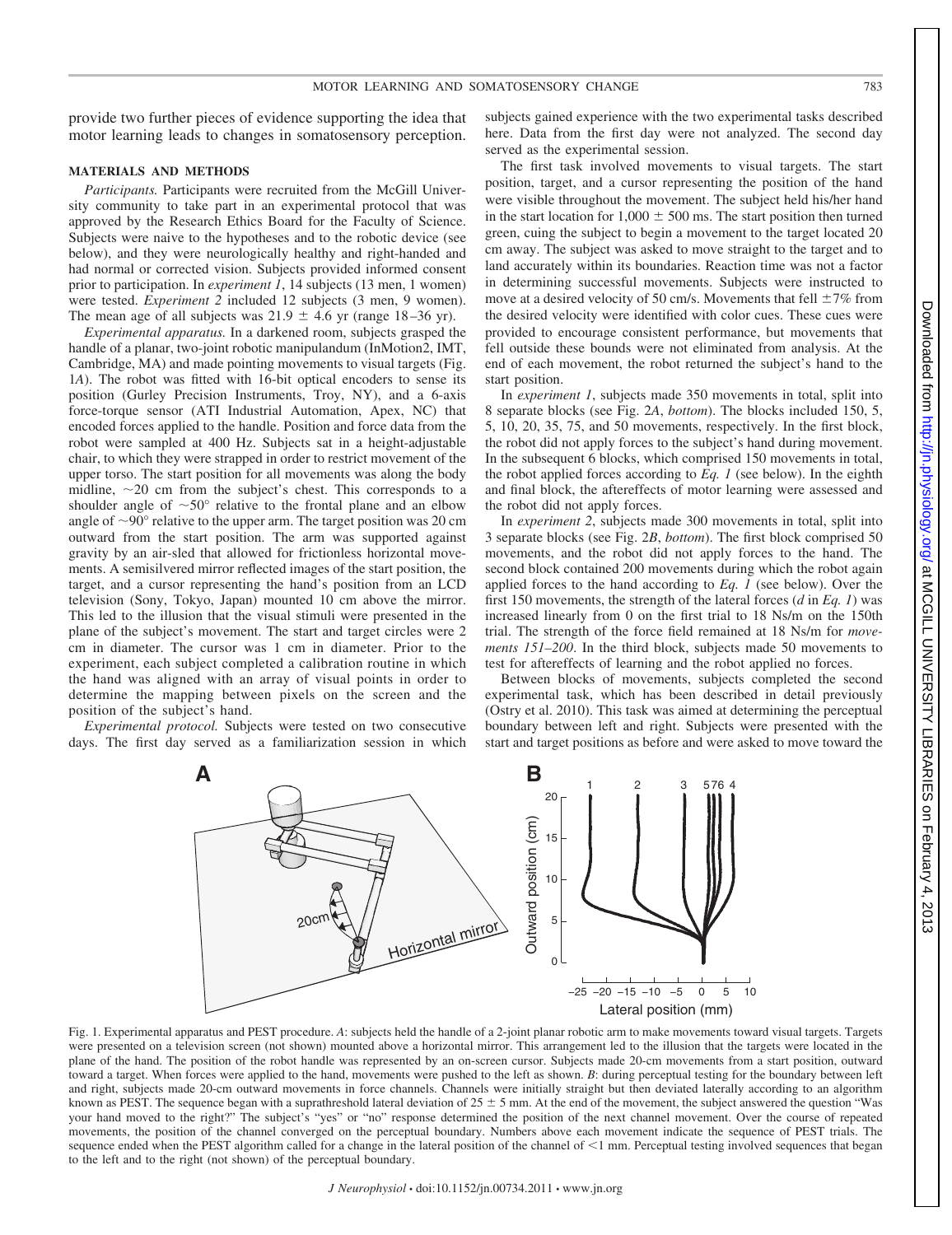784 MOTOR LEARNING AND SOMATOSENSORY CHANGE



 $.2013$ 

Fig. 2. Experimental sequence, kinematic results, and force field strength. *A*: *experiment 1*. Vertical gray bars indicate 9 rounds of testing for the perceptual boundary between left and right. *Bottom*: strength of the force field throughout the experiment. Subjects began by making 150 movements in a null field (blue). Subjects moved straight to the target. They then made 150 movements in a force field (red). The force field training phase was divided into 6 blocks, lasting 5, 5, 10, 20, 35, and 75 trials each. Initial movements were deviated to the left but straightened with training. The experiment ended with 50 movements in a null field to test for aftereffects (green). Initial aftereffect movements were curved to the right but straightened as the effects of learning were washed out. *B*: *experiment 2*. Vertical gray bars indicate 4 rounds of testing for the perceptual boundary between left and right. *Bottom*: strength of the force field throughout the experiment. During training the force field grew linearly from 0 to 18 Ns/m and was then held at its maximum value. Subjects began with 50 movements in a null field (blue). Movements were straight. They then made 200 movements in a force field (red). Curvature showed an initial rightward curvature but otherwise remained straight to the target, despite the increasing strength of the force field. In the final phase, the force field was eliminated to test for aftereffects (green). Movements were initially curved to the right but straightened as the effects of learning were washed out. Movements at the end of the washout phase were curved to the right, relative to the null field movements made prior to force field learning. For both *A* and *B*, data points represent the mean perpendicular deviation (PD) of each movement trajectory, averaged over subjects. Vertical lines represent 1 SE.

target. All visual feedback of the target and the hand's position was removed as soon as the subject exited the start circle. The lateral position of the hand was determined by the robot, which applied a force channel (see *Eq. 2* below) such that the movement was guided along a predetermined path. The force channel was straight for the initial 15 mm of the movement. At that point, the lateral position of the channel shifted to the right or to the left by an amount determined by an adaptive staircase procedure (see below). The shift in the lateral position was accomplished by moving the center of the force channel to the new position over the course of

300 ms according to a minimum-jerk trajectory. The lateral position of the channel was maintained at its new value for the remainder of the movement. At 20 cm outward from the start position (i.e., at the target distance) the subject encountered a viscous barrier imposed by the robot, which held the hand at that position. The subject was required to remain in that position and to provide a "yes" or "no" response to the question "Was your hand moved to the right?" The experimenter recorded the subject's response. The subject's hand was returned to the start position by the robot at the end of each trial.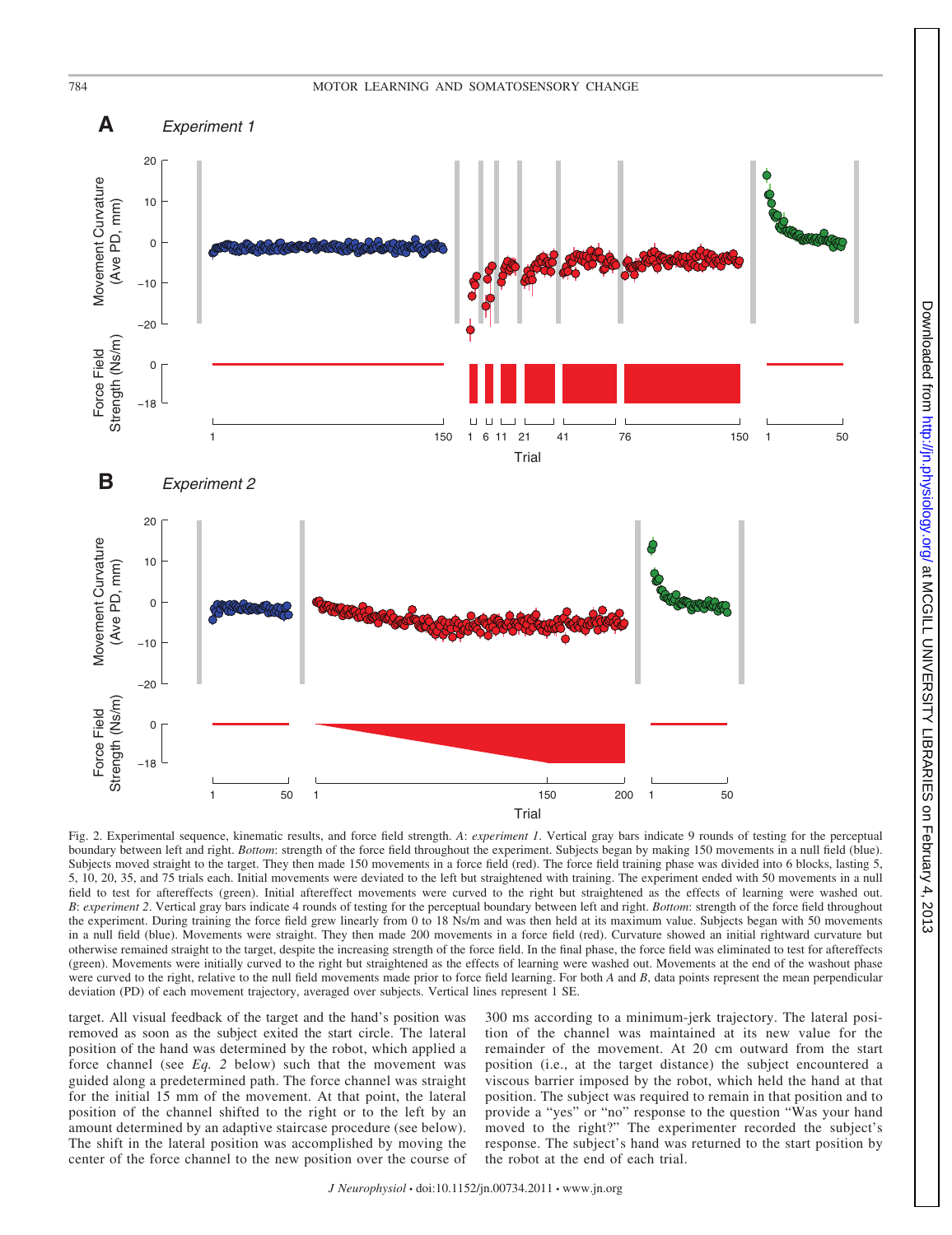The magnitude of the shift in the lateral position of the channel was determined by an adaptive staircase procedure known as PEST (Parameter Estimation by Sequential Testing; Taylor and Creelman 1967). The PEST procedure is a method for the efficient identification of psychophysical thresholds. Each set of channel movements began with a suprathreshold shift in the lateral position of the channel, to  $25 \pm 5$ mm from the center. On each successive trial, the shift in the position of the channel was modified on the basis of the subject's response. The initial step size for the reduction in the magnitude of the shift was 10 mm. When subjects' responses shifted from "yes" to "no" (or vice versa) the step size was halved, and repetitions of the same answer led to a doubling of the step size, according to the algorithm laid out by Taylor and Creelman (1967). The maximum step size was 10 mm, and the series of trials ended when the step size fell below 1 mm. In each round of perceptual testing, subjects completed six sets of PEST trials, three beginning with shifts to the left and three with shifts to the right of the straight-ahead trajectory. Figure 1*B* shows a sequence of PEST trials beginning from the left. The number above each movement indicates its position in the PEST sequence. The series of channel trials converges on the perceptual boundary between left and right.

In *experiment 1*, subjects completed nine rounds of perceptual testing (see Fig. 2*A*, *top*, vertical gray bars): before and after initial null field movements, after each of the six blocks of force field movements, and once more after aftereffect trials. In *experiment 2*, subjects completed four rounds of perceptual testing (see Fig. 2*B*, *top*, vertical gray bars): before and after initial null field movements, after gradual force field learning, and after aftereffect trials.

*Force field.* The robot applied forces to the subject's hand during movements to visual targets. The velocity-dependent forces were applied according to *Eq. 1*:

$$
\begin{bmatrix} F_x \\ F_y \end{bmatrix} = \begin{bmatrix} 0 & -d \\ d & 0 \end{bmatrix} \begin{bmatrix} v_x \\ v_y \end{bmatrix}
$$
 (1)

where *x* and *y* are the lateral and sagittal directions, *F* is the force in Newtons applied by the robot, and  $\nu$  is movement velocity in meters per second. The coefficient *d* specifies the strength of the force field. In *experiment 1* it was set to 18 Ns/m, and in *experiment 2* it grew linearly from 0 to 18 Ns/m. For outward movements along the body midline, *Eq. 1* resulted in forces that pushed the hand to the left.

*Force channels.* The robot applied force channels during tests for the perceptual boundary between left and right. The channel was applied according to *Eq. 2*:

$$
F_x = S\delta_x - Dv_x \tag{2}
$$

where  $F_r$  is force in the lateral direction (in Newtons),  $v_r$  is velocity in the lateral direction (in m/s), and  $\delta_r$  is the distance of the hand from the center of the channel (in m). As described above, the center of the channel was adjusted during the movement to enact the shift in the lateral position of the hand during perceptual testing. The coefficient *S* determines the stiffness of the channel wall and was set to 4,000 Ns/m. *D* is a viscosity coefficient set to 40 Ns/m.

*Measures and statistical analysis.* The robot's endpoint position was recorded at 400 Hz. The position signal was filtered with a zero-lag, 2nd-order Butterworth filter at 20 Hz. Velocity signals were computed by differentiating the filtered position signal.

To quantify performance on reaching movements, we computed average perpendicular deviation (PD). To arrive at this quantity, we determined movement start and end as the points where tangential velocity exceeded and fell below 5% of its maximum value for that movement. PD at each point along the movement trajectory is the lateral deviation from a straight line linking movement start and end. We computed the average PD for each movement. Negative PD values indicate leftward movement curvature, in the direction of the force field applied by the robot (*Eq. 1*). Changes in average PD were assessed by repeated-measures analysis of variance (ANOVA) followed by Bonferroni-corrected post hoc comparisons, where appropriate.

To quantify performance on perceptual testing, we used subjects' binary responses on PEST trials to generate response curves. We recorded the lateral position of the shifted force channel and the subject's subsequent "yes" or "no" response for every individual PEST trial. We combined the binary responses from the six PEST sequences (3 beginning at the left, 3 at the right) in each round of perceptual testing. We then fit logistic curves to the entire set of individual observations, using the glmfit function in MATLAB (The MathWorks, Natick, MA). On the basis of the binomial response data, glmfit determines parameters that define the rate of change and the lateral position of the logistic curve. These curves describe the probability of responding "Yes, my hand was moved to the right" across the range of lateral channel positions, ranging from left to right. To determine the perceptual boundary between left and right, we determined the lateral position at which the probability of a "yes" response was 50%. We measured the perceptual boundary repeatedly throughout both *experiments 1* and *2*. Changes in the perceptual boundary were assessed with repeated-measures ANOVAs.

To visualize differences in the rates of change for motor and sensory performance, we fit exponential curves to the data, using the curve fitting toolbox (cftool) in MATLAB. The curves took the discrete form of an exponential function as in *Eq. 3*:

$$
\hat{y} = a \cdot [1 - (1 - b)^{x}] + c \tag{3}
$$

where  $x$  is the trial number,  $a$  determines the scale of the change, *b* determines the rate of change, and *c* is a constant term that determines the vertical offset of the function. The free parameters [*a b c*] are optimized according to a least-squares criterion. To obtain these curves, we expressed both the motor and sensory data as the change between initial and final performance. That is, we plotted the overall change in both movement curvature and the position of the perceptual boundary. Fits to the mean changes in motor and sensory performance are shown in Fig. 4*A*.

In *experiment 1*, our goal was to determine the time course of perceptual change as it relates to the time course of the change in motor performance that accompanies learning. We fit a curve to the change in the perceptual boundary, which was defined as the difference between the estimate measured immediately prior to learning and the six estimates measured throughout the learning process. For the change in motor performance, we determined the difference in curvature between the initial force field trial and the subsequent movements in the force field. We fit two curves to the motor performance data. One curve was fit to the full set of 150 movements. To fit a second curve, we reduced the number of data points to 7, to match the number of estimates of the perceptual boundary. For this data set, change in movement curvature was computed relative to the initial force field movement, for the bins of movements that preceded the sensory testing: *trials 1–5*, *6–10*, *11–20*, *21–40*, *41–75*, and *76–150*. For purposes of statistical analysis, we compared the *b* parameter for the fit to the sensory data with the *b* parameter for each of the two fits to the motor data. As noted above, the *b* parameter describes the rate of change in the function, and thus it is the parameter of interest for evaluating differences in the time course of motor and perceptual change. Parameters were said to be statistically different if the confidence intervals of their estimated values (as determined by the cftool in MATLAB) did not overlap.

We performed a second analysis to determine the time course of perceptual change as it relates to the time course of the change in motor performance that accompanies learning. This analysis did not depend on fitting curves to the data. For each subject, we computed the overall change in sensory performance as the difference between the estimate of the perceptual boundary immediately prior to motor learning and the six estimates that occurred throughout the learning process. We also computed the overall change in motor performance, collapsed into bins to match the sensory performance data. Relative to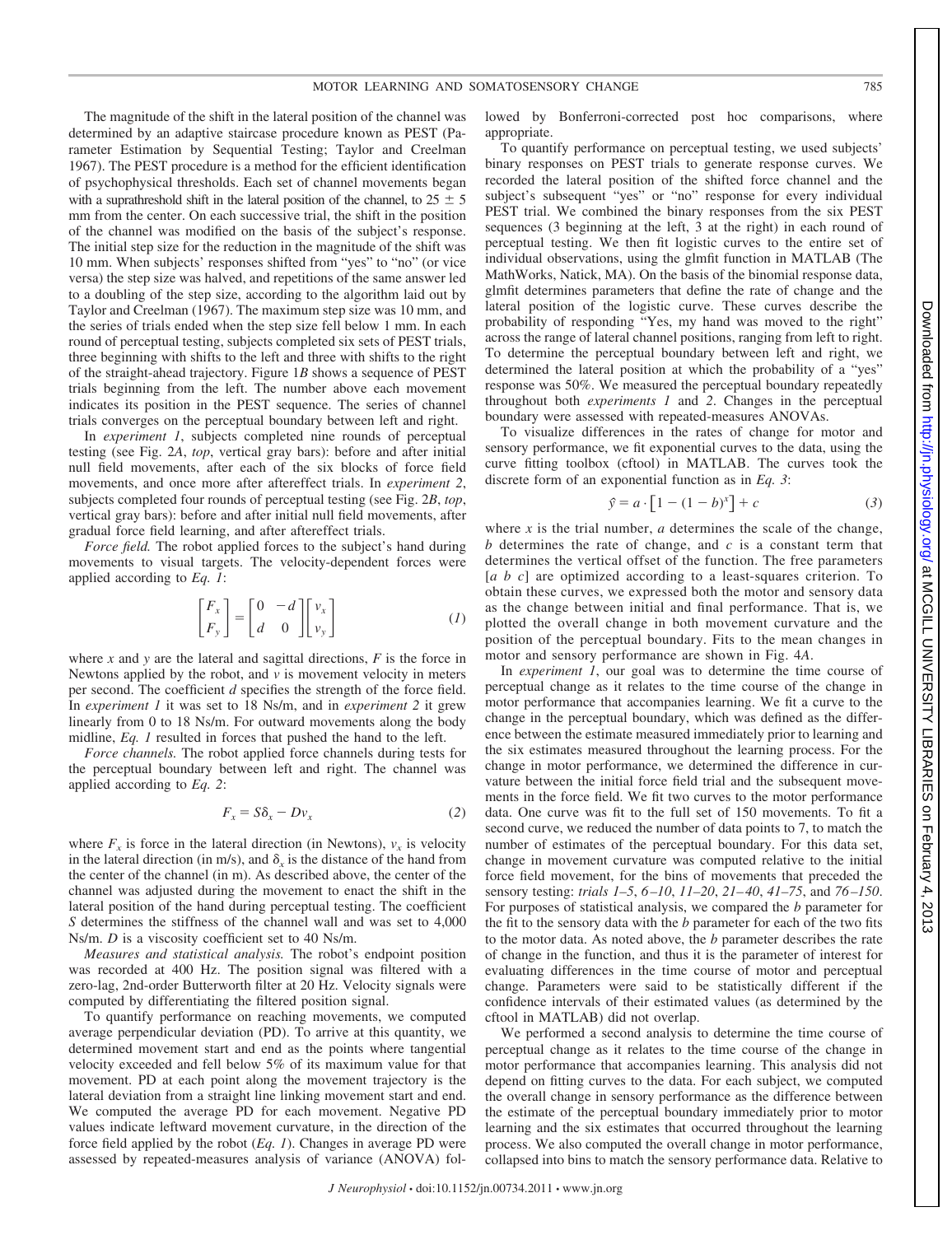performance on the initial force field trial, we computed the change in movement curvature for the bins of movements that preceded sensory testing: *movements 1–5*, *6–10*, *11–20*, *21–40*, *41–75*, and *76–150*. We then performed a split-plot, repeated-measures ANOVA on the sensory and motor performance data. Our goal was to assess whether the way that sensory performance changed over the course of the experiment was different from the way that motor performance changed. Our interest was thus in whether there were differences in the slopes of the functions describing motor and sensory change (i.e., whether there were changes over the course of training in the magnitude of the difference between sensory and motor measures of performance).

We performed a correlation to determine whether there was a relationship between the extent of motor adaptation and the change in the perceptual boundary in *experiment 1*. To quantify the change in motor performance, we computed on a per-subject basis the change in movement curvature between initial and final force field movements. Sensory change was defined as the difference between the estimates of the perceptual boundary obtained before learning and after the sixth block of force field trials.

We performed a control analysis to ensure that changes in the perceptual boundary did not result from active force production during perceptual testing. In both *experiments 1* and *2*, we examined the lateral forces applied to the wall of the force channel during perceptual testing. We examined forces applied during the initial 100 ms of the first channel movement in each round of perceptual tests. We removed outlying data points, which were defined as values that were  $\geq$  2 standard deviations from the mean in each round of perceptual testing. This resulted in the removal of 7 data points: 5 data points (out of 125 in total) in *experiment 1* and 2 data points (out of 48 in total) in *experiment 2*. The data were compared with a repeatedmeasures ANOVA.

#### **RESULTS**

The goal of *experiment 1* was to assess differences in the time course of the somatosensory and motor changes that accompany motor learning. Subjects began by making 150 baseline movements in a null field. They then made 150 force field movements, split into 6 consecutive blocks. After training, they made 50 movements in a null field to test for aftereffects. Performance throughout *experiment 1* is shown in Fig. 2*A*, *top*. Subjects showed little curvature on baseline movements. Upon the introduction of the force field, the hand was deflected to the left as subjects moved outward toward the target. Over the course of successive trials, movements straightened and regained trajectories similar to baseline. Figure 2*A* shows that interleaving sensory testing throughout the training sequence (Fig. 2*A*, *top*, vertical gray bars) resulted in a discontinuous learning curve. Nevertheless, performance changed incrementally throughout training, and the reduction in curvature was essentially maintained throughout each round of sensory testing. Overall, movement curvature decreased to an asymptotic value by the end of the 150 movements, which suggests that dividing training into an interrupted sequence did not eliminate learning. Consistent with this claim, on aftereffect trials the sudden removal of the force field resulted in movements that were curved to the right, suggesting successful learning. Over the course of 50 aftereffect movements, subjects were once again able to move straight to the target.

A repeated-measures ANOVA on the curvature data shown in Fig. 2*A* found reliable changes in movement curvature  $[F_{(5,60)} = 63.629, P < 0.001]$ . Post hoc comparisons showed that curvature on the initial and final five baseline movements

did not differ  $(P > 0.9)$ . Curvature on initial movements in the force field increased  $(P < 0.001)$  but decreased reliably over the course of training ( $P \le 0.001$ ). Relative to baseline movements, initial aftereffect trials were curved opposite to the direction of applied force ( $P < 0.001$ ). Curvature returned to baseline levels by the end of the washout phase  $(P > 0.9)$ .

We performed an analysis on movement curvature between the present experiment and our previous study (Ostry et al. 2010). The goal of this analysis was to ensure that the interleaved perceptual testing employed here had no measurable effect on the overall motor learning process. In our previous study, subjects made 150 baseline movements, followed by 150 movements during which the robot applied forces to the arm that were the same as those applied in the present experiment. At the end of the experiment subjects made 50 aftereffect trials during which no forces were applied. The experimental sequence was thus identical to the present study, except that here the learning phase was divided into six incremental blocks of trials that were separated by perceptual testing. For the analysis, we artificially divided the data collected in the learning phase of our previous study into six incremental blocks of trials, as in the present study. We then compared how curvature changes over the course of the entire experiment between the two studies. A split-plot, repeated-measures ANOVA revealed that curvature changed over the course of the experiment  $[F_{(7,189)} = 88.670, P \lt 0.001]$ . However, this change in curvature did not differ between the present experiment and our previous study [i.e., there was no interaction,  $F_{(7,189)} = 1.012, P > 0.4$ ], nor were there overall differences in curvature between the present and previous studies  $[F(1,27)]$ 0.117,  $P > 0.7$ ]. These results suggest that dividing the training phase into incremental blocks of trials had little effect on the overall pattern of motor learning.

A repeated-measures ANOVA on perceptual performance in *experiment 1* revealed that the perceptual boundary between left and right changed over the course of the experiment  $[F_{(8,96)} = 4.046, P \le 0.001]$ . The magnitude of the shift in the perceptual boundary relative to baseline performance increased gradually throughout training. While the magnitude of the shifts between consecutive tests of the perceptual boundary did not reach reliability, we found that the overall shift was reliably different from zero  $(P < 0.05)$ . After washout trials, the magnitude of the shift approached significance ( $P < 0.08$ ), suggesting some persistence of the sensory change (Fig. 3*A*).

We measured the perceptual boundary throughout the learning process, so that we could compare the time course of changes in perceptual function with that of motor learning. The perceptual data are shown in Fig. 4*A*. The red data points show the change in movement curvature from the start to the end of learning. The blue data points show the change in the perceptual boundary between left and right, measured at six time points throughout learning. The change is computed on a per-subject basis relative to the second prelearning baseline estimate of the perceptual boundary. Note the scale difference for the two sets of data shown in Fig. 4*A*; for visualization purposes the scales have been aligned, and smooth exponential curves have been fit to each data set in order to see differences in the rates of change. The curves and the statistical analysis (see below) suggest that the change in motor performance occurs in advance of changes in the perceptual boundary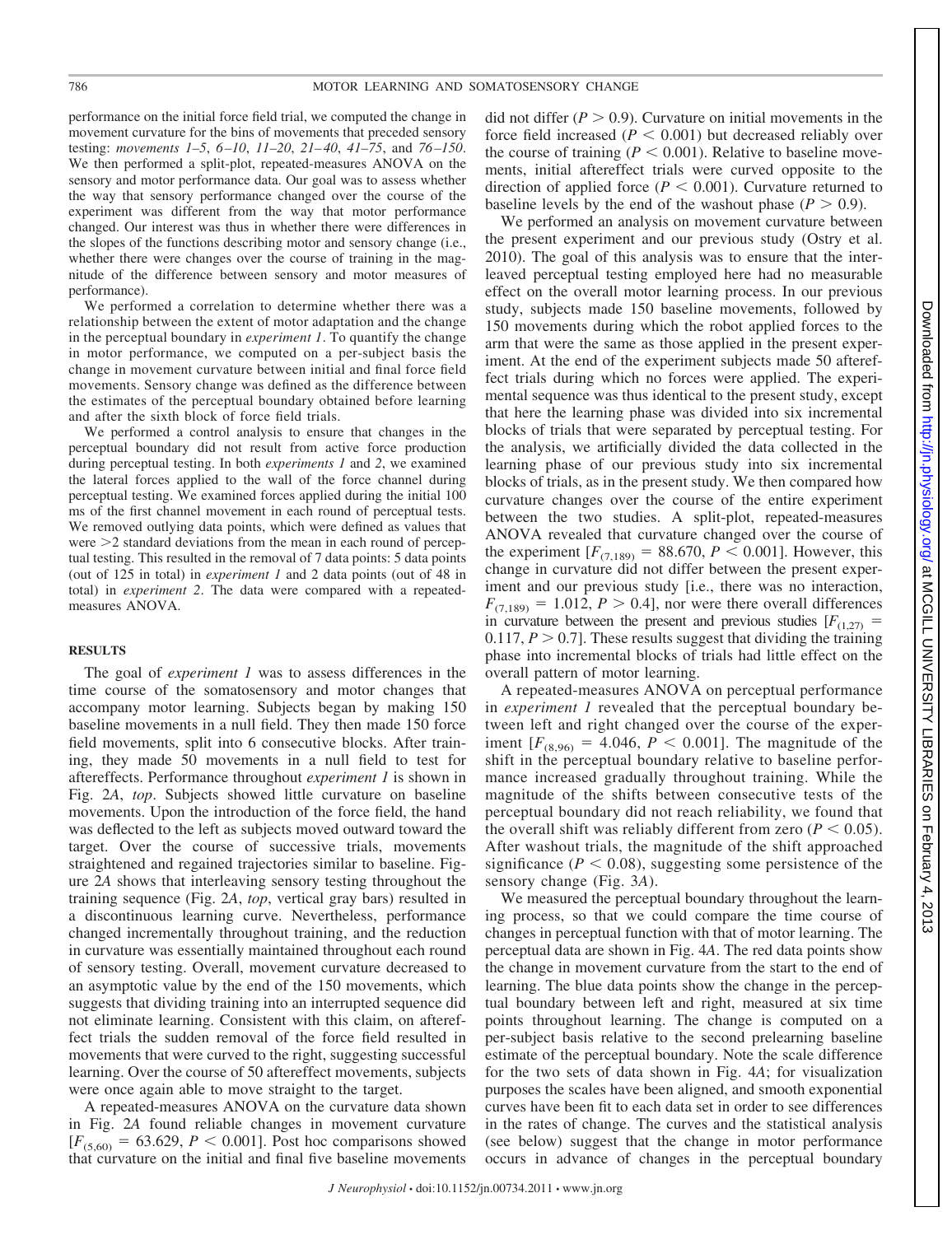

Fig. 3. Change in the position of the boundary between left and right across repeated perceptual tests. *A*: *experiment 1*. The perceptual boundary was measured 9 times: twice before and 6 times during force field learning and once after washout trials. The gray rectangle indicates the block of force field training. The perceptual boundary was stable before learning. During learning, the position of the boundary shifted incrementally to the right as learning progressed. By the end of training, the shift was reliable. After aftereffect trials, the position of the perceptual boundary remained in its shifted location. *B*: *experiment 2*. The perceptual boundary was measured 4 times: twice before and once after gradual force field learning and once after washout trials. The gray rectangle indicates the gradual force field, which grew in strength throughout training as indicated by shading. The perceptual boundary was stable before learning. After subjects learned to compensate for the gradual leftward force field, the position of perceptual boundary shifted to the right. The boundary remained in its shifted location after washout trials. Data points represent the change in the perceptual boundary, relative to the 2nd prelearning perceptual test, averaged over subjects. Vertical lines represent 1 SE. Asterisks indicate shifts whose magnitude was different from zero.

between left and right. Motor performance changes rapidly on initial trials, whereas the change in perceptual performance is slower. Changes in both motor and perceptual performance were well captured by exponential curves (see  $Eq. 3$ ), with  $r^2$ values indicating that the curves accounted for 57.2% and 93.3% of the variance for motor and perceptual learning curves, respectively. For the perceptual data, we compared exponential and linear fits to the data and found that the exponential curve provided a reliably better fit than a linear function  $[F_{(1,4)} = 8.284, P < 0.05]$ .

To assess differences in the rate of change for motor and sensory performance, we performed the following analysis. We



Fig. 4. Relationship between motor adaptation and sensory change. *A*: comparison of the rates of change for motor and sensory performance in *experiment 1*. Data are shown as the change in motor or sensory performance relative to the first trial in the training phase. Vertical scales for the motor (red, *left*) and sensory (blue, *right*) data have been adjusted so that each data set begins and ends at the same position on the figure. Over the course of training, movement curvature changed as subjects learned to compensate for the force field (red). The position of the perceptual boundary between left and right also shifted throughout training (blue). The figure shows that the change in motor performance preceded the shift in the perceptual boundary. Smooth curves represent exponential fits to the data. Each data point represents the change in mean perpendicular deviation, or the change in the perceptual boundary, averaged over subjects. Vertical lines represent 1 SE. *B*: a positive correlation between the extent of motor adaptation and the magnitude of the shift in the perceptual boundary in *experiment 1*. Red data points plot the change in both motor and sensory performance for each subject.

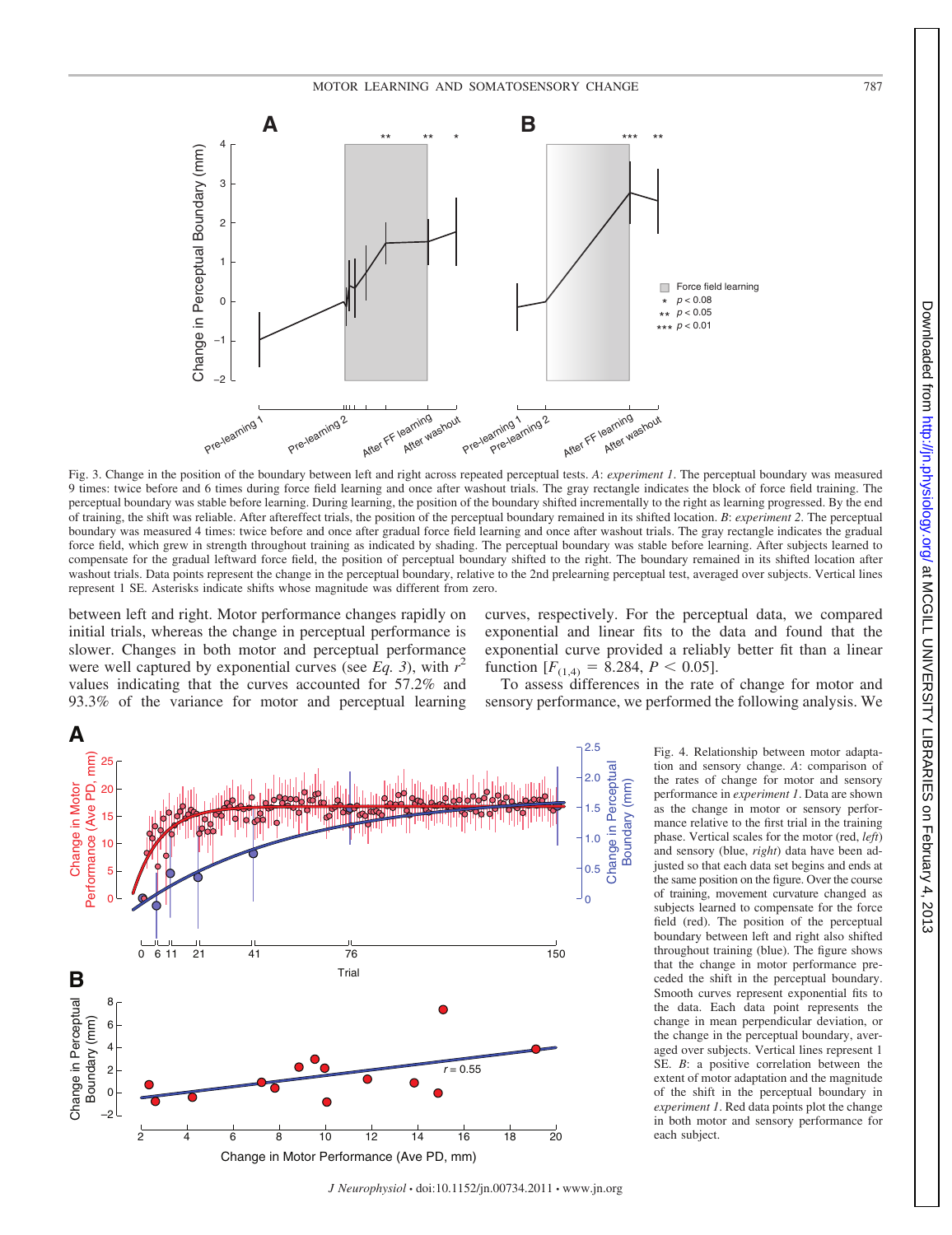fit exponential curves to both the motor and sensory data (see *Eq. 3*) and compared the *b* parameters, which describe the rate of change for each exponential function. For the curve fit to the change in the perceptual boundary, the *b* parameter had a value of 0.017, with a 99% confidence interval ranging from  $-0.022$ to 0.056. This estimate of the *b* parameter for the sensory data did not overlap the rates of change for curves fit to the curvature data associated with motor learning. For the curve fit to the full set of 150 trials (shown in Fig. 4*A*), the *b* parameter had a value of 0.096 and its 99% confidence interval ranged from 0.070 to 0.123. For the curve fit to the reduced set of movement trials, the *b* parameter had a value of 0.123 and its 99% confidence interval ranged 0.052 to 0.193. For the reduced data set, the  $r^2$  indicates that 98.7% of the variance was accounted for by the exponential fit (data not shown). These analyses thus suggest that the rate of motor learning was greater than the rate of perceptual change.

We performed a second analysis in which we computed the change in both motor and sensory performance over the course of motor learning. We then performed a split-plot, repeated-measures ANOVA. Our goal was to determine whether the way in which motor performance changed over the course of the experiment differed from the way in which sensory performance changed. ANOVA revealed a reliable interaction  $[F_{(6,156)} = 16.831, P \le 0.001]$ , which indicates that the difference between motor and sensory performance changed over the course of learning. This analysis is consistent with the curve fitting analysis described above, and it suggests that the rate of change for sensory performance differed reliably from the rate of change for motor performance.

We performed a correlation to assess whether the extent of motor adaptation was associated with the magnitude of the change in the perceptual boundary; the relationship is plotted in Fig. 4*B*. We found that larger shifts in the perceptual boundary between left and right were associated with larger changes in movement curvature over the course of learning (Pearson's *r* 0.55,  $P < 0.05$ ). For this analysis, we computed the change in movement curvature between the initial three and final three movements in the force field. We repeated the analysis, examining different numbers of initial and final trials, and found similar results. We also found that the magnitude of the change in the perceptual boundary was 15.6% as large as the magnitude of the change in movement curvature due to motor learning.

In summary, in *experiment 1* we found that changes in perceptual function lag behind changes in motor performance. By measuring the perceptual boundary at intervals throughout the learning process, we have shown that shifts in perception occur at a slower rate than changes in motor performance associated with force field learning. The magnitude of the change in the perceptual boundary is associated with the extent of motor adaptation. These results are consistent with the idea that motor learning can drive change in sensory performance.

In *experiment 2*, we conducted a study to rule out the possibility that factors related to the cognitive awareness of the presence of the force field are at the source of the change in sensory performance that is seen in conjunction with motor learning. We employed a technique in which the forces applied to the hand increase gradually over the course of training (Huang and Shadmehr 2009; Klassen et al. 2005; Kluzik et al. 2008; Malfait and Ostry 2004). This reduces the kinematic

error experienced by the subjects and, presumably, the explicit, declarative awareness of the perturbing forces as well. Moreover, the gradual introduction of perturbations has been shown to modify the extent to which motor learning affects subsequent performance (Huang and Shadmehr 2009; Klassen et al. 2005; Kluzik et al. 2008; Malfait and Ostry 2004). Here we used a gradually increasing force field to determine whether changes in sensory perception occur when awareness of the motor learning process is reduced. This would strengthen the idea that changes in sensory perception are driven by motor learning.

Figure 2*B*, *top*, shows movement curvature over the course of training. Subjects began with 50 null field movements to assess baseline performance. Movement curvature was stable across the baseline phase. The force field was then increased linearly over 150 trials, from 0 to 18 Ns/m. The force field was held at 18 Ns/m for the 151st–200th trials in the training phase. Across the training phase, initial trials showed curvature in a direction opposite to the applied force, and final movements were curved slightly in the direction of the force field. However, the magnitude of curvature across training remained stable near baseline levels, and it never approached the curvature seen after the abrupt application of force fields of the same strength (see Fig. 2*A*). After training, subjects completed 50 null field movements to assess aftereffects of learning. Initial aftereffect movements were curved in a direction opposite to the applied force, suggesting that subjects learned the force field in the absence of substantial kinematic error.

A repeated-measures ANOVA showed that there were differences in movement curvature throughout *experiment 2*  $[F_{(8,88)} = 49.217, P \le 0.001]$ . Post hoc comparisons revealed that curvature on the initial and final five baseline movements did not differ  $(P > 0.9)$ . Initial movements in the training phase, when the strength of the force field was near zero, showed a slight increase in curvature relative to baseline movements, in a direction opposite to the applied force  $(P \leq$ 0.05). As the strength of the force field grew throughout training (*movements 51–55*, *101–105*, and *151–155*), at no point did curvature differ from baseline  $(P > 0.1)$ . This was also true at the end of training (*movements 196–200*) when the force was at its peak  $(P > 0.3)$ . This suggests that subjects learned to compensate for the gradually increasing force field despite a lack of appreciable kinematic error. Initial aftereffect trials reveal this learning process, as curvature increased relative to baseline in a direction opposite to the applied force ( $P < 0.001$ ). Increased curvature persisted, as final aftereffect trials remained curved relative to baseline  $(P < 0.001)$ . A repeated-measures ANOVA showed that curvature changed over the course of the 50 aftereffect trials  $[F_{(9,99)} = 47.551, P \le 0.001]$ . Curvature decreased rapidly on initial trials but then remained stable over the final aftereffect movements; Bonferroni-adjusted post hoc comparisons revealed that curvature did not change after the 11th aftereffect trial ( $P > 0.05$  for all comparisons). This suggests that the curvature that remained at the end of washout was not due to an insufficient number of washout trials.

Sensory performance was measured throughout the learning process, as indicated by the gray bars in Fig. 2*B*. We measured the perceptual boundary between left and right before and after baseline movements, after gradual motor learning, and at the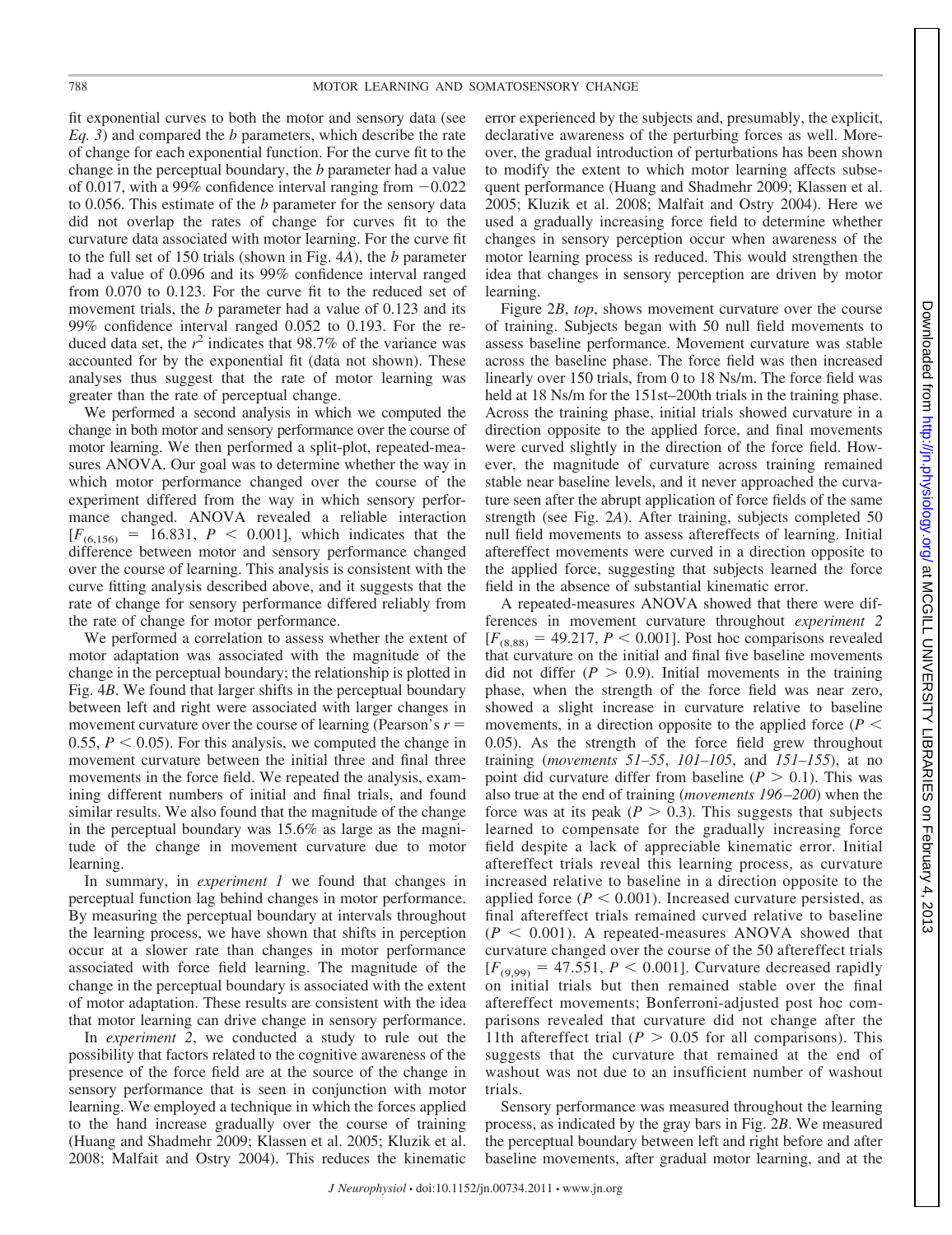end of the washout phase. The change in the perceptual boundary relative to the second baseline measure is shown in Fig. 3*B*. The boundary was stable before and after baseline movements. After force field learning, there was a rightward shift in the perceptual boundary. The rightward shift in the perceptual boundary remained after washout trials.

A repeated-measures ANOVA on the data shown in Fig. 3*B* found that there were reliable changes in the perceptual boundary  $[F_{(3,33)} = 9.373, P < 0.001]$ . After training in a gradual force field, the magnitude of the shift in the perceptual boundary relative to baseline performance was reliable  $(P < 0.01)$ . The shift in the perceptual boundary was also reliable after washout trials  $(P < 0.05)$ , suggesting persistence of the change in sensory performance.

In summary, the results in *experiment 2* suggest that, even in the absence of substantial kinematic error, subjects learn to compensate for forces applied to the arm by a force field whose strength increased gradually. We found that changes in the perceptual boundary between left and right accompany these changes in motor performance. These findings suggest that changes in sensory performance occur even with reduced knowledge of the effects of the force field. This is consistent with the idea that sensory change following motor learning does not require explicit knowledge of the learning process.

As a control, we analyzed the lateral forces applied to the wall of the force channel during perceptual testing, to ensure that changes in perceptual boundary did not reflect active force production. We examined forces applied during the initial 100 ms of the channel movement, prior to the leftward or rightward shift in the channel's position. We examined force production on the first movement in each sequence of perceptual testing. Overall the lateral forces produced during perceptual testing were low, averaging 0.71 N. However, in *experiment 1*, a repeated-measures ANOVA revealed that there were nevertheless differences in lateral force production in the nine rounds of perceptual testing  $[F_{(8,72)} = 3.115, P \le 0.01]$ . But when post hoc tests were conducted with a Bonferroni correction for multiple comparisons, no reliable differences were obtained. That is, no reliable differences in the amount of lateral force produced among the nine rounds of perceptual testing could be identified. Forces produced before the start of force field learning, and after washout trials, were not different from zero  $(P > 0.05, P > 0.20,$  respectively).

We found similar results for *experiment 2*. Average lateral force was 0.23 N. A repeated-measures ANOVA revealed differences in lateral force production across the four rounds of perceptual testing  $[F_{(3,27)} = 7.653, P \le 0.01]$ . Bonferronicorrected post hoc tests revealed that lateral forces produced during perceptual testing increased after learning in the gradual force field; forces produced after training were greater than those produced on the initial round of perceptual testing and those produced after aftereffect trials  $(P \leq 0.05$  for both comparisons). Forces produced during the two rounds of perceptual training before learning, and during the test that followed washout trials, did not differ from zero ( $P > 0.90$ ,  $P >$ 0.05,  $P > 0.90$ , respectively).

Thus this control analysis reveals that in both *experiments 1* and *2* there were increases in the lateral forces produced during perceptual tests following training in the force field. However, it is important to note that lateral force production returned to baseline on the perceptual tests that followed aftereffect trials,

on which a shift in the perceptual boundary could still be detected. This suggests that the shift in the perceptual boundary was not the result of active force production during perceptual testing.

#### **DISCUSSION**

In the experiments reported here, we have explored the links between motor learning and changes in somatosensory function. These experiments follow upon our previous work, in which we showed that plasticity in motor performance, as induced by force field learning, results in changes in somatosensory perception of the hand's location in space (Ostry et al. 2010). Here we have replicated that effect; having learned to compensate for forces applied to the hand changes the perceptual boundary between left and right. We have expanded upon our previous work to show that the changes in sensory function progress incrementally throughout the learning process. In *experiment 1*, we divided motor learning into incremental phases and found that changes in sensory perception grew after changes in motor performance. In *experiment 2* we found that changes in sensory function occur despite reduced kinematic error, and presumably reduced awareness of the motor learning process. Taken together, the results from *experiments 1* and *2* strengthen the links between motor learning and changes in sensory perception. Indeed, they support the idea that sensory function is modified by motor learning.

In *experiment 1*, we found that the change in motor performance occurred more rapidly than the change in the perceptual boundary between left and right. This is consistent with the idea that plasticity in sensory function can be driven by motor learning. In our previous work, we showed that changes in the perceived location of the hand depend on learning; subjects who receive matched kinematic input but do not undergo motor learning during training do not show changes in sensory perception (Ostry et al. 2010). Similarly, while active exploration of a regionally selective portion of the workspace increases proprioceptive acuity, sensory performance is unchanged if the hand is guided passively by the robot (Wong et al. 2011). Moreover, investigations into the effect of speech motor learning on auditory perception show that control subjects and subjects who fail to adapt during the force field task do not show changes in the perception of speech sounds (Nasir and Ostry 2009). These findings, and those reported here in *experiment 1*, strengthen the case for links between motor learning and changes in sensory function.

The mechanism by which motor learning modifies sensory function is as yet unknown. One possibility is that motor learning leads to direct changes in sensory systems. Indeed, previous research has shown that primary and secondary somatosensory areas show changes in receptive field sizes after training on a motor task (Jenkins et al. 1990; Xerri et al. 1999). In this case, however, it is not clear whether the motor or the sensory aspects of the training task are responsible for the changes in sensory areas. Another possibility is that sensory processing involves a motoric reference frame that has been modified by learning (Feldman 2009). In other words, sensory information is interpreted with reference to underlying motor plans that have been changed/updated to account for the force field encountered during training. This idea is similar to the so-called motor theory of speech perception, in which the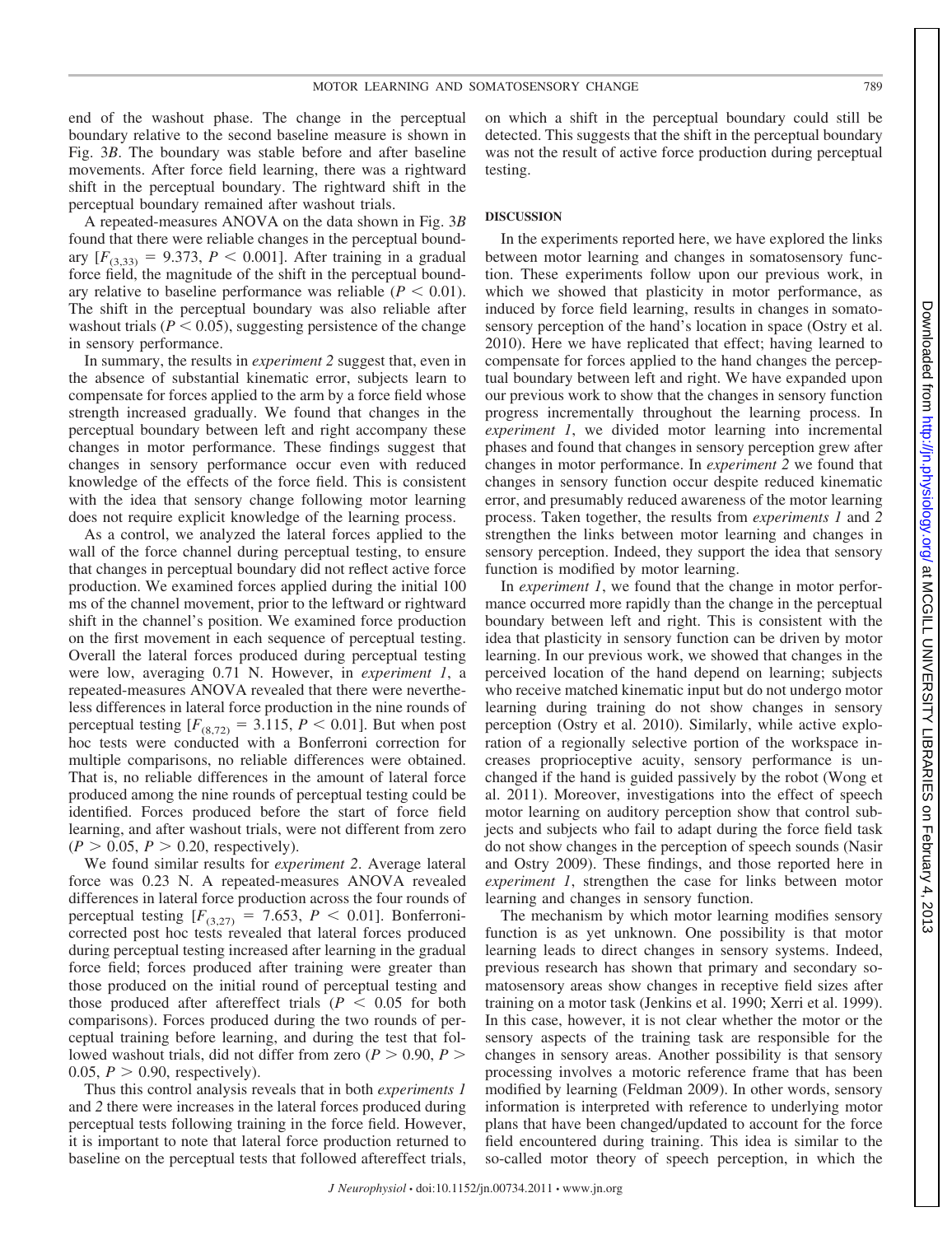perception of speech sounds involves the neural structures in the perceiver's brain that are involved in generating the same sounds (Liberman and Mattingly 1985; Pulvermüller et al. 2006). It is also similar to the idea that perception of the movements of others invokes the motor system in the perceiver (Rizzolatti et al. 2001). It is different, however, in that here it is perception of one's own movements, and not the movements of another individual, that may be interpreted with reference to the motor system. Resolving whether motor learning results in changes only to the motor system, or to both motor and sensory systems, could be investigated with electrophysiological or neuroimaging techniques.

Indeed, studies from our laboratory have used these techniques, and they lend support for the latter possibility, namely, that motor learning leads to changes in sensory as well as motor areas of the brain. In a recent study (Vahdat et al. 2011), we used functional magnetic resonance imaging (fMRI) and resting connectivity analyses to identify regions within the sensorimotor network that showed changes in functional connectivity that were correlated with either the magnitude of motor learning or with the associated change in sensory performance. The analysis revealed that changes in sensory performance were correlated with changes in connectivity between second somatosensory cortex (SII), ventral premotor cortex (PMv), and supplementary motor area (SMA). This suggests that the changes in sensory performance induced by motor learning are associated with changes to both motor and sensory areas of the brain. This finding supports the link between motor learning and changes in sensory systems.

In *experiment 2*, subjects were exposed to a force field that grew incrementally stronger throughout training. We measured the perceptual boundary between left and right before and after gradual learning and found a reliable rightward shift following force field adaptation. Examining the magnitude of the shift, despite the lack of a statistical difference it appears that the change in the perceptual boundary may be slightly greater after gradual learning than after training on a force field that was held at its maximum strength throughout training (compare Fig. 3, *A* and *B*). If future studies revealed this to be true, it could be consistent with other work suggesting benefits of gradual learning. These studies have shown that 24 h after initial learning retention is greater if force fields were applied incrementally rather than abruptly (Klassen et al. 2005). Studies have also shown larger aftereffects and greater transfer of learning from one context to another (Kluzik et al. 2008) after gradual learning. Differences in the decay rates of the processes underlying incremental versus abrupt learning may explain the improved retention following adaptation to gradually increasing loads (Huang and Shadmehr 2009). Here, our results suggest that gradual learning may also be associated with larger changes to the sensory system, which is consistent with our claim that changes in the sensory system are tied to, and driven by, motor learning.

Here, and in our previous study (Ostry et al. 2010), we found persistence in the changes in sensory performance. That is, shifts in the perceptual boundary could still be detected after the completion of the washout phase of the experiment. *Experiment 1* provides a possible explanation for this persistence, namely, that changes in sensory performance occur at a slower rate than changes in motor performance. That is, the rapid change in motor performance that occurs during both force field and washout trials is followed by a slower change in perceptual boundaries. This slow rate of change may reflect a need for stability in sensory systems, which may help to maintain perceptual representations in a changing environment.

Our previous findings argue against the idea that sensory performance will return to baseline after a sufficient delay. We found that changes in sensory performance were still evident 24 h after the end of washout trials (Ostry et al. 2010). Moreover, in *experiment 2* we found persistent changes in both movement trajectories and the perceptual boundary between left and right after washout trials and the restabilization of performance. That is, after the removal of the forces, outward movements converged upon a trajectory that aligned with the shifted perceptual boundary between left and right. This is consistent with the idea that both the motor and sensory effects of force field learning can still be detected long after the forces have been removed. This suggests that motor learning can lead to long-standing changes in both motor and sensory performance.

In summary, in the two experiments reported here we have replicated our earlier finding that force field learning can modify somatosensory perception (Ostry et al. 2010). Specifically, learning results in a shift in the perceptual boundary between left and right. Here, we have extended our earlier finding by demonstrating that the change in sensory performance grows incrementally throughout the learning process. We divided training into incremental phases and found that changes in motor performance occur faster than perceptual changes. We have also shown that changes in sensory performance occur even when explicit knowledge of the learning process is reduced by the gradual introduction of load. Taken together, these results suggest that the motor learning process can drive changes in sensory performance.

#### **ACKNOWLEDGMENTS**

The authors thank Yves Rossetti for discussions of differences in adaptation rates in sensory and motor function.

### **GRANTS**

This research was supported by National Institute of Child Health and Human Development Grant HD-048924, the Natural Sciences and Engineering Research Council, Canada, and Le Fonds québécois de la recherche sur la nature et les technologies, Québec, Canada.

#### **DISCLOSURES**

No conflicts of interest, financial or otherwise, are declared by the author(s).

#### **AUTHOR CONTRIBUTIONS**

Author contributions: A.A.G.M., M.D., and D.J.O. conception and design of research; A.A.G.M. and M.D. performed experiments; A.A.G.M., M.D., and D.J.O. analyzed data; A.A.G.M., M.D., and D.J.O. interpreted results of experiments; A.A.G.M., M.D., and D.J.O. prepared figures; A.A.G.M., M.D., and D.J.O. drafted manuscript; A.A.G.M., M.D., and D.J.O. edited and revised manuscript; A.A.G.M., M.D., and D.J.O. approved final version of manuscript.

#### **REFERENCES**

**Asanuma H, Rosén I.** Functional role of afferent inputs to the monkey motor cortex. *Brain Res* 40: 3–5, 1972.

**Brashers-Krug T, Shadmehr R, Bizzi E.** Consolidation in human motor memory. *Nature* 382: 252–255, 1996.